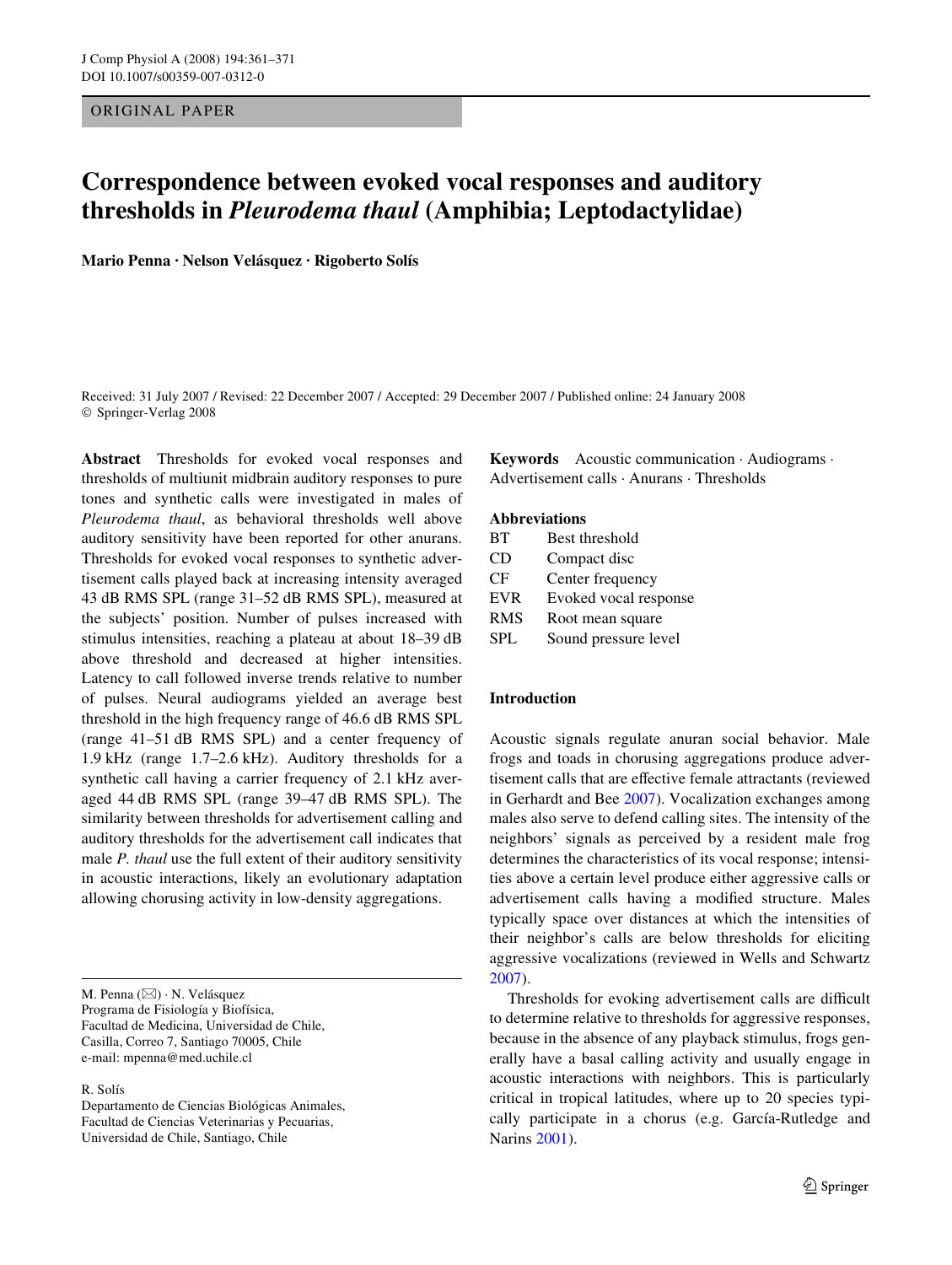Thresholds for evoked vocal responses (EVRs) have been measured for just a few anuran species. Field measurements have been conducted for the Caribbean treefrog *Eleutherodactylus coqui* (Narins and Capranica [1978;](#page-9-2) Narins [1982](#page-9-3)), the North American spring peeper *Pseudacris crucifer* (Gerhardt et al. [1989](#page-9-4)), and the frog of the temperate South American forest *Eupsophus emiliopugini* (Penna et al. [2005\)](#page-10-1). Measurements of this behavioral response in laboratory conditions have been conducted for the North American bullfrog *Rana catesbeiana* (Megela-Simmons [1984](#page-9-5)). These studies have yielded values from about 55 to 75 dB SPL, well above the auditory thresholds of these species, which are typically within the 30–50 dB SPL range, as determined by means of multi- or single-unit recordings in the midbrain or auditory nerve (Shofner and Feng [1981](#page-10-2); Zelick and Narins [1985](#page-10-3); Narins [1982;](#page-9-3) Schwartz and Gerhardt [1998\)](#page-10-4). Auditory thresholds of *E. emiliopugini* have not been measured.

The disparity between neurophysiological and EVR thresholds contrasts with the correspondence between thresholds for phonotactic responses reported for female hylid frogs, around 40 dB SPL (Gerhardt and Klump [1988](#page-9-6); Beckers and Schul [2004\)](#page-9-7) and their auditory thresholds (Lombard and Straughan [1974](#page-9-8)).

*Pleurodema thaul* is a leptodactylid frog distributed mainly in the mediterranean region of central Chile, where it breeds from mid winter to late spring (July–December). Males of this species call from the water surface in slowflowing streams or pools, perched on emergent vegetation, with their vocal sacs inflated. The advertisement call consists of a long sequence of pulses containing amplitude modulations, lasting about 4 s (Penna and Veloso [1990](#page-10-5); Solís [1994](#page-10-6)). This species does not produce a distinct aggressive call as other frogs, however, when spaced at short distances, neighbors modify the temporal structure of their calls and instead of producing uniform pulses, alternate pulses having dissimilar durations (Solís [1994](#page-10-6)). In stable chorusing aggregations, males are spaced at minimum distances of about 2 m and the intensity of the neighbor's calls at the position of focal males is about 81 dB peak SPL (Penna and Solís [1998\)](#page-10-7).

We combined behavioral and electrophysiological experimentation to establish the correspondence between the thresholds for EVRs of males of *P. thaul* and the auditory sensitivity of this frog, taking advantage of the wide spacing between males in stable chorusing aggregations which facilitate measurements of behavioral thresholds in the field. The measurements conducted in the current study contribute to assess the relevance of anuran auditory sensitivity for acoustically mediated social interactions occurring in nature.

#### <span id="page-1-0"></span>**Materials and methods**

Evoked vocal responses

# *Study site*

The study was conducted during 18–21 November 2005 and 17–19 November 2006 in Los Maitenes (34 $\degree$  40' S, 71 $\degree$ 27 W, 450 m above sea level) in central Chile. The study site during 2005 was a shallow slow-flowing stream about 3 m wide, where males of *P. thaul* called from the water surface, perched on emergent vegetation on the shores. The study site during 2006 was a stream of similar characteristics, but having a width of about 1 m and at a distance of 3 km from the 2005 study site. Nine and four experimental subjects were tested in 2005 and 2006, respectively.

#### *Stimuli synthesis*

Synthetic imitations of the advertisement call of *P. thaul* were generated with the Soundmaker 1.0.4 software. Because the temporal structure of this signal is dependent on water temperature (Solís [1994;](#page-10-6) Labra et al. [2008](#page-9-9)), stimuli were designed after the regression functions of temporal parameters on water temperature obtained for the calls of 45 individuals of this species recorded in previous years in the region where the study was conducted (Solís [1994\)](#page-10-6). The calls were recorded with a directional microphone (AKG CK8 or AKG CK9) positioned 0.5–1 m in front of a calling frog. The microphone was connected to a cassette tape recorder (Sony TC-D5M) and the signals recorded onto chromium dioxide tape (TDK SA-90). Ten calls were analyzed for each individual with the Signalyze 3.12 software. Individual averages of call duration, number of pulses per call, pulse duration and pulse rate were obtained. Stimuli for 15, 17 and 19°C were synthesized with the following acoustic parameters 47, 54 and 61 pulses per call; pulse duration: 52, 48 and 44 ms and pulse rate: 9.8, 10.4 and 11.4 pulses/s, respectively. The envelope of the intra-pulse amplitude modulations of natural calls recorded at different temperatures was analyzed and the rise and fall envelopes were found to adjust to logarithmic and exponential functions, respectively. The synthetic stimuli were modeled accordingly, with rise and fall envelopes corresponding to the functions: 78.80 ln  $x + 3.12$  and 1724.26 e<sup>-0.619</sup>, 74.51 ln  $x + 7.36$  and 798.92 e<sup>-0.489</sup>, 78.10 ln  $x + 26.12$  and 566.21  $e^{-0.566}$  for the stimuli of 15, 17 and 19 $^{\circ}$ C, respectively. Stimuli were presented with inter-call intervals doubling the call duration. The carrier frequency for the three stimuli was 2,100 Hz, which is about the dominant frequency for the advertisement call of *P. thaul* in the region where the study was conducted (Solís [1994](#page-10-6)). The stimuli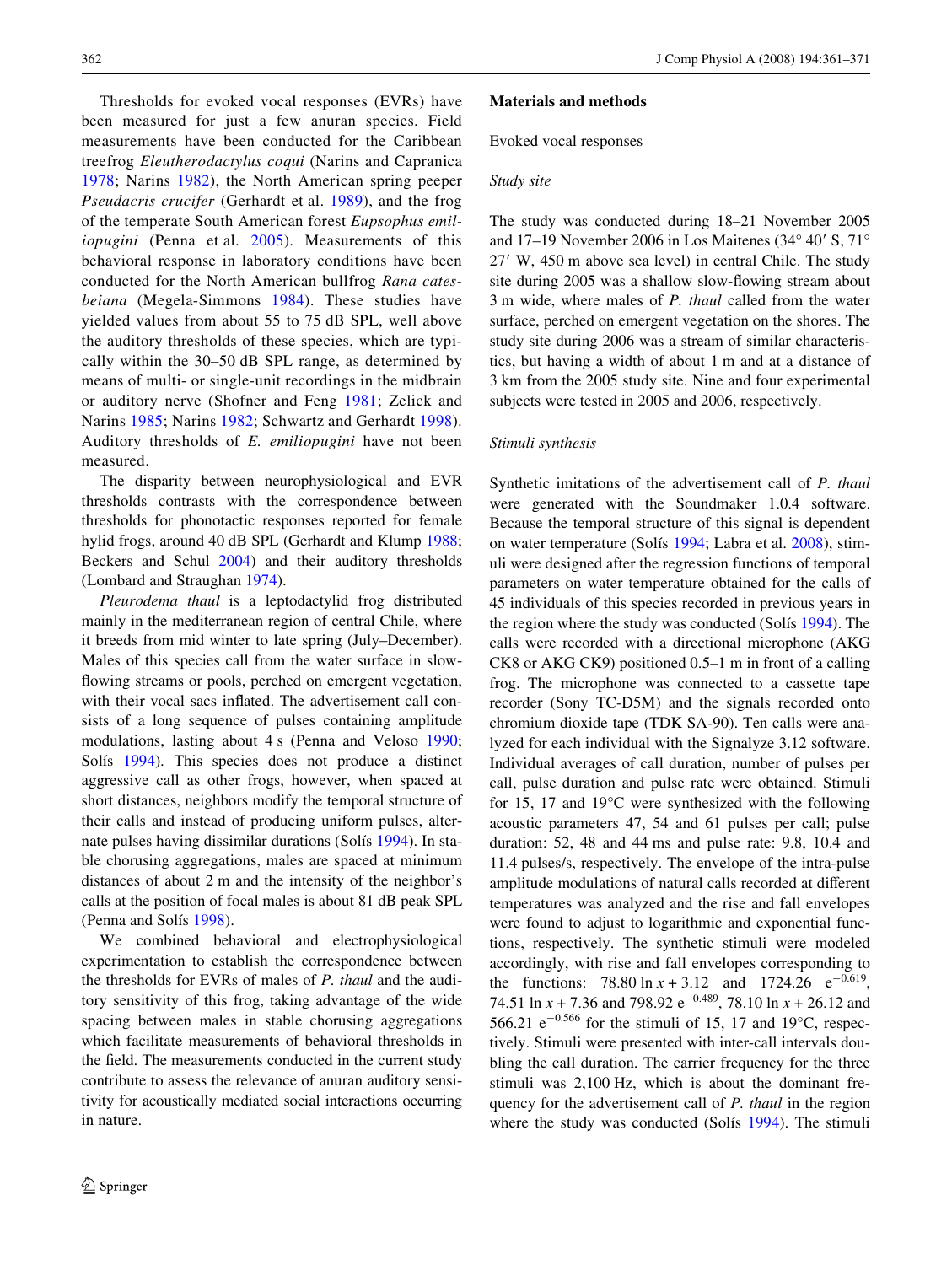were recorded onto a compact disc (CD) to stimulate the experimental subjects in the field. The temporal and spectral structure of these stimuli are shown elsewhere (Solís et al. submitted).

#### *Experimental protocol*

The stimuli were played back with a portable CD player (Sony Walkman D-E 356 CK) connected to a custom-made impedance matching stage, an attenuator (Hewlett-Packard  $350$  D), a  $35$  W amplifier (Alpine  $3540$ ) and a  $10$  cm-diameter loudspeaker, mounted in a custom-made wooden cabinet ( $9 \times 11 \times 16$  cm). The output of the CD player was also connected to the right channel of a cassette tape recorder (Sony TC-D5M) to record the stimuli. The EVRs of the experimental subjects were recorded on the left channel of this recorder. The frequency response of the loudspeaker was tested with pure tones of frequencies 100– 5,000 Hz in 100-Hz steps in a semi-anechoic chamber, with the same set-up used for broadcasting stimuli in the field. The loudspeaker was positioned at a height of 1.5 m and at 1 m from the sound level meter microphone (Brüel and Kjær 2238), the output of which was connected to a digital tape recorder (Sony TC D10 PROII). The amplitude of the tones recorded was measured with the Signalyze 3.12 software. The frequency response of the loudspeaker was flat within  $\pm 6$  dB across the 200–5,000 Hz range and within  $\pm$ 3 dB across the 1,000–3,000 Hz range, where most of the energy of the synthetic advertisement calls concentrates.

During the experiments at the study site, the loudspeaker was mounted on a plastic foam placed on the water surface, close to the stream border, at about 1 m of the experimental subject in the direction (right or left) of the nearest calling neighbor. The EVRs were recorded with a directional microphone (Sennheiser ME 66) positioned at 20–40 cm of the experimental subject, pointing away from the loudspeaker in order to maximize the amplitude of the EVR and minimize the broadcast stimulus in the recordings. The microphone was plugged to the left channel of the Sony TC-D5M recorder. The experiments were conducted between 2100 and 0300 h.

Before beginning playback, the intensity of the stimulus was adjusted with the attenuator to reach 70 dB SPL (fast RMS time weighting and linear frequency weighting) at the position of the experimental subject. This RMS level corresponded to 81 dB peak SPL. This is about the average intensity of the calls of the nearest neighbors to which males of this species are exposed in breeding aggregations (Penna and Solís [1998\)](#page-10-7). The adjustment was done with the microphone of the sound level meter (Brüel and Kjær 2238) protected with a windscreen, positioned 5–10 cm above the experimental subject, in a vertical position, pointing downwards, minimizing the disturbance caused to the animal.

The temperature of the water near the position of the subject was measured with a digital thermometer (Digi-Sense 8528-20) and the stimulus corresponding to the closest temperature was chosen for subsequent broadcast. The stimulus was delivered briefly during a few seconds to minimize effects on the subsequent vocal activity of the subject. After this initial adjustment, any calling neighbors were silenced by gently tapping the vegetation and water around their calling sites with a twig, or if necessary, removing the frog.

The eventual spontaneous calling activity of the subjects was recorded during a period of at least 90 s (see "[Results](#page-5-0)"), after which three repetitions of the stimulus were presented through the loudspeaker at 70 dB SPL. These stimuli repetitions allowed testing for the responsiveness of the subject in the experimental settings. Next, to determine EVR threshold, the SPL of the stimulus was lowered to levels between 28 and 40 dB SPL, depending on the individual tested and the stimulus was subsequently presented at increasing intensities in steps of 3–12 dB, until reaching the initial level of 70 dB SPL. Stimulation near threshold intensities was usually repeated after presentations at a higher level to check for consistency of the responses. After the second presentation of three repetitions of the stimulus at 70 dB SPL, the intensity of the stimulus was further increased in steps of 3–6 dB until reaching the maximum levels that our system could broadcast without distortion (94–100 dB SPL) or until reaching a stimulus intensity at which the frog ceased responding. To check for changes in responsiveness throughout the test session, the experiment ended with a third presentation of the stimulus at 70 dB SPL. The different SPLs at which the stimulus was presented during the experiment were calculated from the attenuation settings used. Three successive stimulus repetitions were broadcast at every intensity level.

The experimental subjects were captured and released after concluding the experiments during 2005 and 2006, to avoid repetitive recording of the same individuals. Air and water temperatures were measured again at the end of the experiment with the digital thermometer to check for changes during the recording. Water and air temperature during recordings were between 15.5–18.4 and 10.4–17.6°C. Water temperature did not differ between 2005 and 2006 (Mann–Whitney  $U$  test,  $U = 18$ ;  $P = 1.0$ ), but air temperature was significantly lower during 2005 than during 2006 (Mann–Whitney *U* test, *U* = 4.5; *P* = 0.0372).

The size and weight of 11 individuals captured after completing the experiment were between 31–35 mm and  $2.2 - 3.3$  g.

# *Analysis of responses*

Two measures were used to assess the EVR of a frog, the total number of pulses and the latency to respond, measured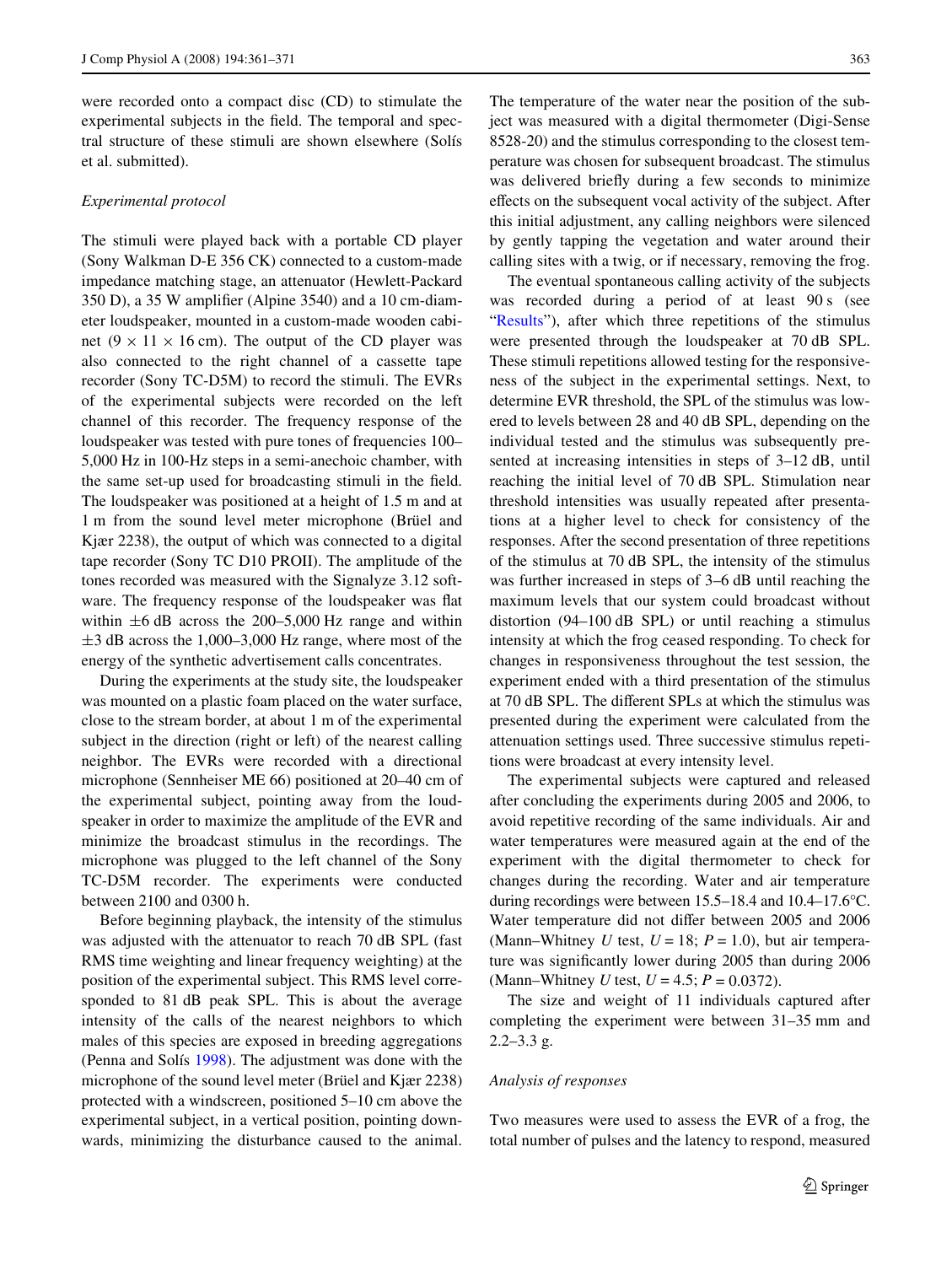from the stimulus onset to the beginning of the first pulse produced by the subject. These measures were chosen because they could be readily determined in oscillograms of the long advertisement calls of this frog. The determination of other variables, like pulse duration is an exceedingly time demanding task, in absence of automated techniques for measuring time intervals. A synthetic call was considered to evoke a response if the subject produced a call during the presentation of the stimulus and during the interval preceding the onset of the following stimulus repetition. Averages for the two EVR measures were calculated for three successive stimulus repetitions presented at the same SPL. Because all individuals were silent during the period of recording of basal vocal activity, the threshold for EVR was considered to correspond to the SPL at which the subject emitted at least one call pulse during the presentation of any of the three successive stimulus repetitions. Because presentations of three-stimulus repetitions at levels around threshold were usually broadcast 2–4 times in checking for consistency of responses (see above), averages for both EVR measures were calculated from the responses to all sets of three-stimulus repetitions broadcast at a given SPL.

Recordings of frog vocalizations and stimuli were digitized with a Macintosh G4 computer, at a sampling rate of 44,000 Hz using Peak 5.12 software. Onset and offset times of evoked calls and stimuli and number of pulses of the evoked calls were measured in sound files using Signalyze 3.12 software. The dominant frequency of evoked calls was also measured from power spectra (0–5,500 Hz, frequency resolution 20 Hz) of calls evoked by the stimulus presentations at 70 dB SPL.

Air and water temperature, size and weights of the experimental subjects and EVR measures were compared between the 2 years with the Mann–Whitney *U* test  $(P < 0.05)$  to determine if the data from the 2 years could be combined. The Spearman correlation  $(P < 0.05)$  was used to explore dependence of measures of EVRs on water temperature, relationships between stimulus intensity and EVR measures, and between EVR thresholds and distance to nearest neighbors. Comparisons among EVR measures evoked by stimuli at the initial intensity repeated at different times during the experiments were compared with Friedman ANOVA  $(P < 0.05)$  and a posteriori differences between thresholds were analyzed with a one-tailed Wilcoxon signed-ranks test using the correction:  $P = 0.05/$ number of comparisons. To compare graphically the EVRs of different individuals to a series of stimuli, the number of pulses and latency were normalized to the maximum response for each individual. Namely, the value of an EVR measure for a given subject in response to a particular stimulus intensity was divided by the maximum value of that EVR measure produced by the frog to any one stimulus and multiplied by 100.

#### Multiunit auditory responses

#### *Subjects and surgical procedures*

The experiments were performed with 12 adult males of *P. thaul* (SVL  $31.7 \pm 2.7$  mm; weight  $2.7 \pm 0.8$  g). The frogs were captured in the locality of Quilimarí  $(32^{\circ} 06' S,$  $71^\circ$  29' W, 10 m above sea level) in central Chile on 15 November 2005, the time at which the breeding season fades away in this region. The animals were kept in terraria containing vegetation from the site of capture and fed with tenebrionid larvae once per week. The terraria were maintained in a temperature-regulated room at 15°C under an inverted 12:12 light/dark cycle for 6–12 months, until they were used in the experiments.

The subjects were anesthetized by immersion in a 0.4% aqueous solution of MS-222 (Sigma; pH: 3.5). Under anesthesia, the skin on the dorsal surface of the head was incised and a hole was drilled on the underlying skull. Dura and pia membranes covering the brain were dissected away to expose the surface of the optic tectum. After surgery, animals were allowed to recover from anesthesia for 12–24 h. Then, the subjects were immobilized with an injection of  $d$ -tubocurarine chloride (9  $\mu$ g/g body weight), placed on a Peltier plate (Cambion) and covered with light moist gauze to facilitate cutaneous respiration. The recordings were conducted in a sound-attenuated booth having walls and ceiling covered with 10 cm foam wedges. Immobilization was maintained throughout the recording session with periodic injections of *d*-tubocurarine chloride. A DC current of about 1 A was supplied to the Peltier plate in order to keep the frog's body at 15°C, a temperature at which these frogs normally breed and call in their natural settings. Frog temperature was monitored with a miniature thermometer probe (Digisense 8528-20) inserted in the cloaca.

#### Stimulus generation and recording procedures

Pure tones and noise were generated with dedicated hardware (System II, Tucker-Davis Technologies) and the Sig Gen software (Tucker-Davis Technologies) on a Pentium III computer. Two kinds of stimuli were presented in the experiments: (a) pure tones having a duration of 250 ms and rise/fall times of 50 ms, set at frequencies between 100 and 5,000 Hz and (b) synthetic calls composed of 5 pulses having the same temporal characteristics as the stimuli used in the behavioral study. A stimulus having similar characteristics was employed in a former study of neuronal responses in this species (Penna et al. [1997\)](#page-10-8). Synthetic calls with three carrier frequencies  $(1,900; 2,100 \text{ and } 2,300 \text{ Hz})$ were used. These frequencies encompassed the range of variation of the dominant frequency of the advertisement call in the natural population where the behavioral study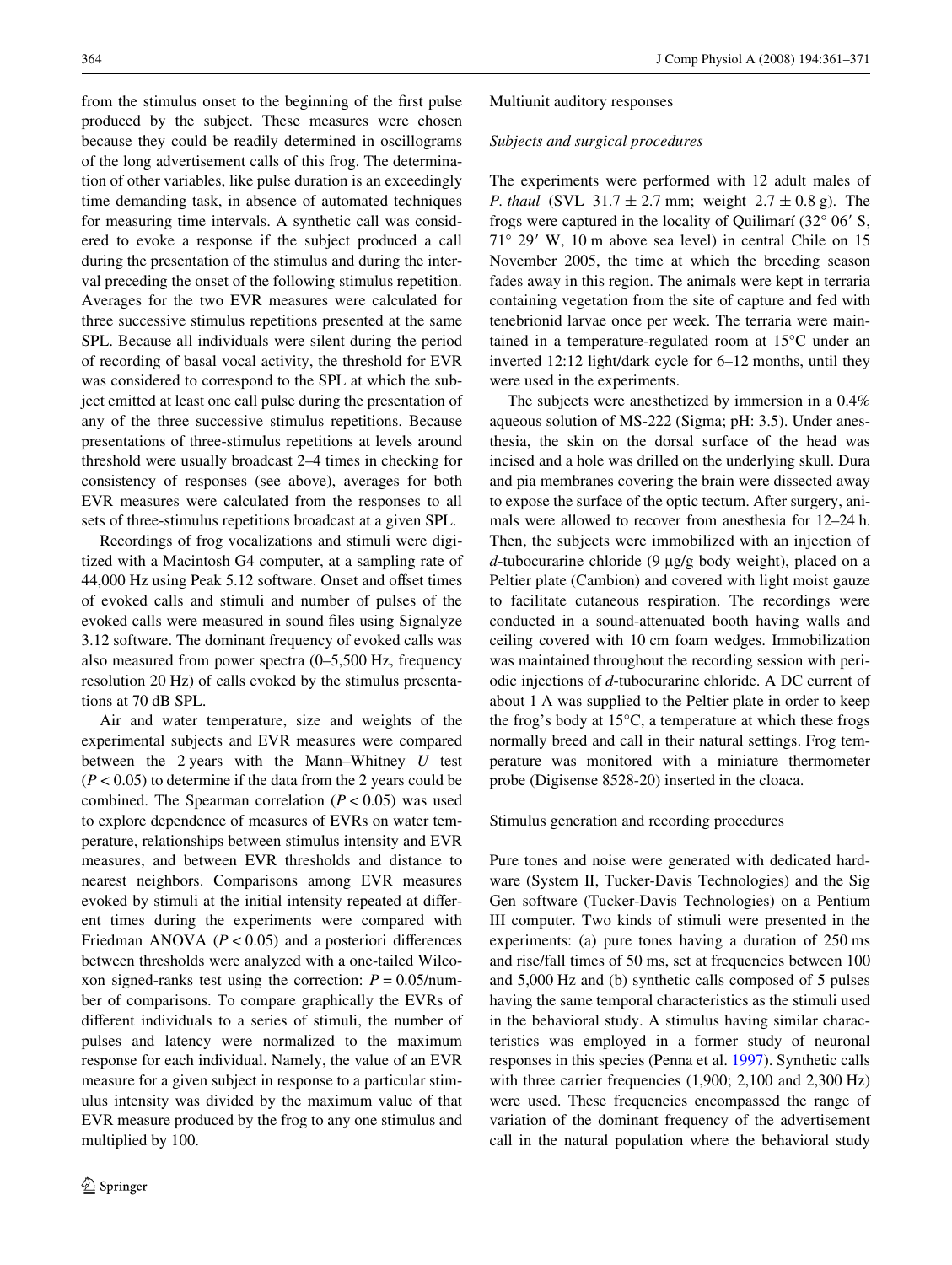was conducted (Solís et al. submitted). Stimuli used in the electrophysiological study are shown in Fig. [1.](#page-4-0)

The amplitude of the stimuli were controlled with a programmable attenuator (PA4, Tucker-Davis Technologies), amplified (NAD C 320 BEE) and broadcast via a two-way loudspeaker (Dynaudio BM 6, frequency response 38– 20,000 Hz) positioned 1 m in front of the experimental subject. Stimuli were presented at a rate of 0.5 stimulus/s.

Prior to the experiment, the intensity of pure tones of frequencies 100–5,000 Hz and of the synthetic calls were measured with the microphone of a sound level meter (Brüel and Kjaer 2238) positioned 2–3 mm above the subject's head. The absolute SPLs of both types of stimuli delivered at a constant electrical peak amplitude were measured and the SPLs of the auditory thresholds were determined during the subsequent experimental session using different attenuator settings. The frequency response of the system was within  $\pm 8$  dB in the 100–5,000 Hz range and  $\pm 6$  dB in the 300–5,000 Hz range.

Multiunit responses from the torus semicircularis (TS) were recorded with custom-made gross glass-insulated tungsten electrodes  $(75 \mu m)$  diameter). The electrode was attached to a micromanipulator and driven with a hydraulic microdrive (Narishige MO-8), positioned on the dorsal surface of the optic tectum and advanced into the brain. The large size of the electrode relative to the optic lobe facilitated a regular positioning of the electrode on the brain surface at about the intersection of the limit between the mid and caudal third and the limit between medial and lateral half of the hemisphere. This placement consistently yielded the largest auditory responses; recordings for all subjects were made at this single location. The neural responses were passed through a pre-amplifier (Dagan 2400) and filtered between 10 and 3,000 Hz for multiunit recordings. Neural responses were monitored by means of an oscilloscope and a loudspeaker, and thresholds determined by audiovisual criteria. A search stimulus consisting of a white noise burst having the same temporal structure as the pure tones was presented at an intensity of about 80 dB RMS SPL while the electrode was lowered in the brain to determine the depth at which the strongest auditory response was evoked. This methodology has been used in previous studies and provides reliable measurements of auditory thresholds in different anurans (Penna et al. [1990,](#page-10-9) [1992\).](#page-10-10)

The lowest threshold observed in the high frequency region of enhanced sensitivity observed in individual audiograms was termed the best threshold (BT). A center frequency (CF) for the high frequency region was calculated from a weighted average of thresholds for frequencies between 1,000 and 5,000 Hz that were within 6 dB above the BT. To calculate the CF of an individual audiogram, each of the frequencies considered was multiplied by the



<span id="page-4-0"></span>**Fig. 1** Oscillograms (**a**) and power spectra  $(b)$  of digital files containing stimuli used in the recording of multiunit auditory responses in *P. thaul*. Stimuli shown correspond to a 2.1-kHz gated pure tone and a synthetic call having a carrier frequency of 2.1 kHz (for details of stimuli structure see "[Materials and](#page-1-0)  [methods"](#page-1-0) )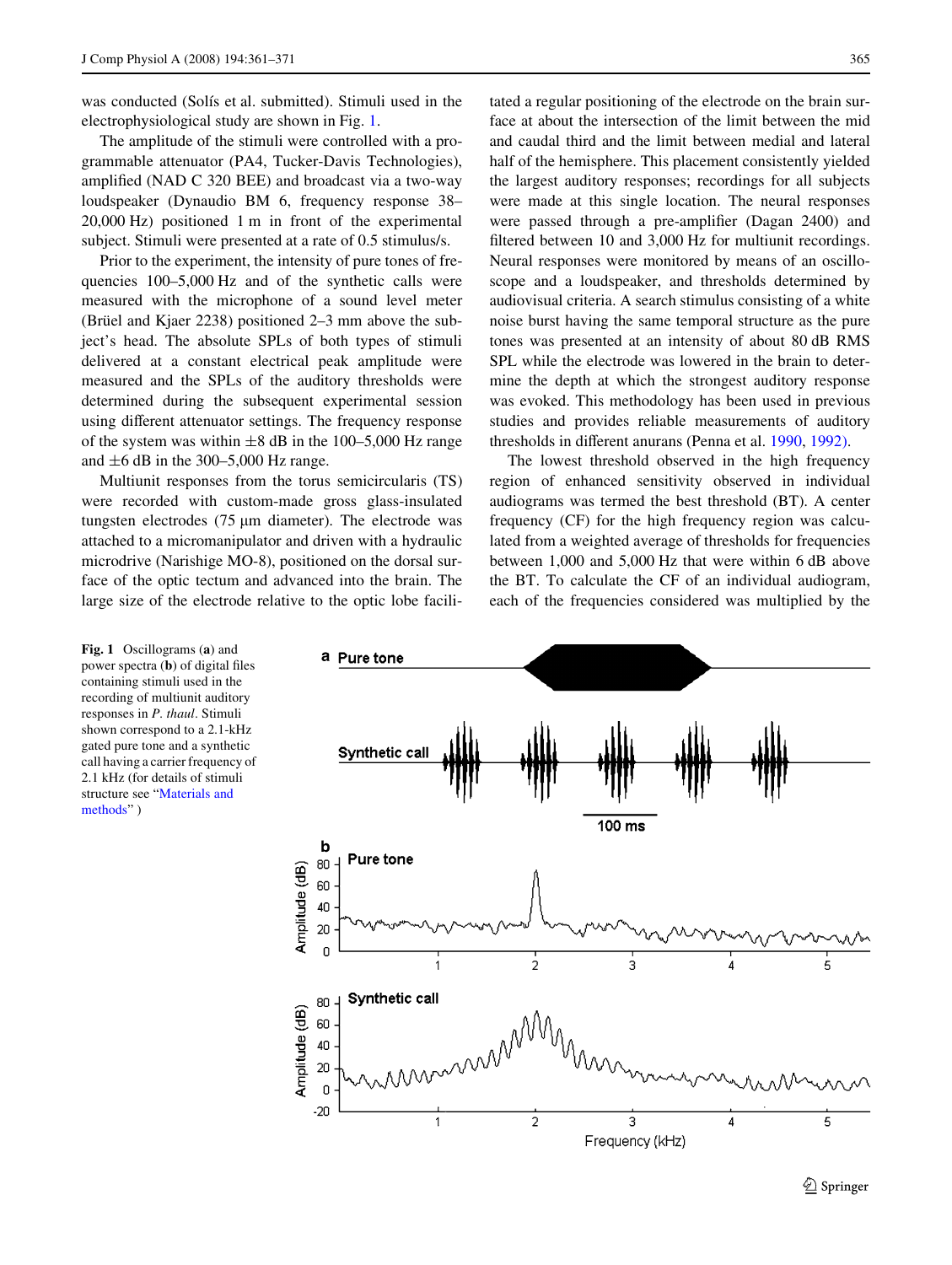sound pressure  $(N/m^2)$  corresponding to the difference between the SPL at the BT and the SPL at that frequency, the products summed and divided by the sum of SPLs. This procedure was adopted instead of assigning the CF to the single frequency having the lowest threshold, because it gives a better representation of the tuning of auditory sensitivity in the high frequency region.

To obtain average thresholds of multiunit responses at each of the frequencies tested and threshold for the synthetic calls, threshold values of individuals in dB SPL were converted to  $N/m<sup>2</sup>$  and the resulting stadigraph reconverted to dB SPL. The dependence of multiunit audiograms' CF on body size and weight was explored with Spearman correlation  $(P < 0.05)$ . Thresholds for multiunit responses among the three synthetic calls of different CF were compared with Friedman ANOVA (*P* < 0.05) and a posteriori differences between thresholds were analyzed with a onetailed Wilcoxon signed-ranks test using the correction:  $P = 0.05$ /number of comparisons. Comparisons between thresholds to these stimuli and thresholds for EVR were done with the Mann–Whitney *U* test ( $P < 0.05$ ).

# <span id="page-5-0"></span>**Results**

#### Evoked vocal responses

The subjects' basal calling activity was monitored over an average period of 141 s (range 90–257 s). Thirteen frogs did not call during this period and were thereafter subjected to playback experiments to determine their thresholds for EVR. One individual recorded in 2006 called persistently during the period of basal recording and was discarded from the study. The 13 experimental subjects were spaced at a wide range of distances from their nearest neighbors. Eight subjects were spaced at measurable distances (average 3.56 m; range  $0.5-12$  m) and five subjects were at distances above 20 m from their nearest neighbors.

After the basal recording period, males of *P. thaul* responded readily when presented with the stimulus at 70 dB SPL, producing calls having an average dominant frequency of 2,192 Hz (range 2,007–2,340 Hz), an average of 41.1 pulses (range 17.7–63.3 pulses) and an average latency of 1.916 s (range 0.723–3.410 s). The subjects tested during 2005 and 2006 did not differ in the dominant frequency (Mann–Whitney *U* test,  $U = 10$ ;  $P = 0.2170$ ) and in the number of pulses (Mann–Whitney  $U$  test,  $U = 8$ ;  $P = 0.1228$ ) given in response to the presentation of the stimulus at this initial intensity but the latency to respond was significantly longer in 2006 (Mann–Whitney *U* test, *U* = 4; *P* = 0.0307). The dominant frequency of the calls was not dependent on subjects' size or weight (Spearman correlation:  $Rs = -0.1883$ ,  $P = 0.5791$ ; Rs =  $-0.1418$ ,  $P = 0.6773$ , respectively).

When stimulated with synthetic calls at low SPLs (28–40 dB SPL, depending on the subject), frogs typically remained silent. Thresholds for EVR averaged 42.9 dB SPL (range 31–52 dB SPL). The number of pulses evoked at threshold level averaged 6.36 pulses (range 0.5–15.0 pulses) and the latency averaged 11.731 s (range 7.313– 15.158 s). The number of pulses and latency of the EVRs produced in response to threshold stimuli were not related to absolute threshold levels (Spearman correlation: Rs = 0.0910, *P* = 0.7652 and Rs = 0.1176, *P* = 0.0702, respectively). Thresholds were not related either to distance from nearest neighbor (Spearman correlation:  $Rs = -0.0696$ ,  $P = 0.8957$  or to call dominant frequency of the experimental subjects (Spearman correlation:  $Rs = -0.2294$ ,  $P = 0.4508$ .

The EVRs given by a frog in response to a sequence of three-stimulus repetitions in the order of presentation of different intensities are shown in Fig. [2.](#page-5-1) This individual responded to stimuli of increasing intensities with number of pulses and latencies that were clearly higher and shorter relative to those at lower intensities, respectively. The number of pulses increased and latency decreased with stimulus intensity up to 15 dB above threshold, as shown in Fig. [3](#page-6-0) for average normalized number of pulses and latencies for the experimental subjects relative to response threshold. Stimulus level from threshold to 15 dB above threshold and the average number of pulses and latency were significantly



<span id="page-5-1"></span>**Fig. 2** Number of pulses (**a**) and latencies (**b**) to playback of repetitions of a synthetic call presented at different SPLs to a male of *P. thaul*, measured at the recipient's position. After an initial presentation at 70 dB SPL, the synthetic call was presented at increasing intensities, repeating values near threshold, to check for consistency of the responses. After reaching the maximum intensity, the experiment ended with a presentation of the synthetic call at the initial amplitude of 70 dB SPL. Each symbol represents the average of responses to three consecutive stimulus repetitions at the same level (See "[Materials and](#page-1-0) [methods"](#page-1-0)). The *arrow* indicates threshold for evoked vocal response of this subject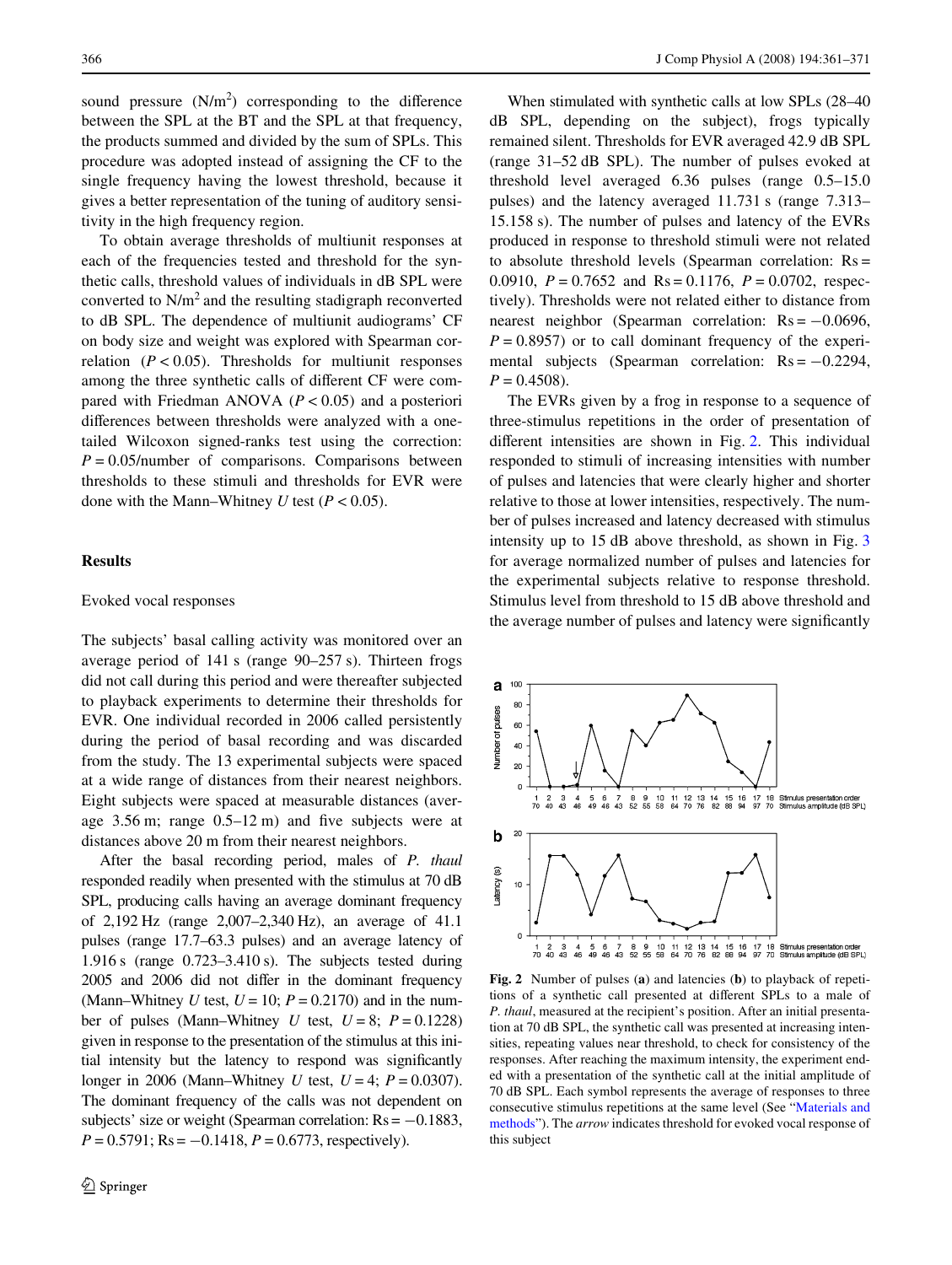

<span id="page-6-0"></span>**Fig. 3** Normalized number of pulses (**a**) and latencies (**b**) to synthetic calls presented at different levels relative to threshold for evoked vocal responses in the 13 experimental subjects. *Filled circles* and *bars* represent averages and ranges, respectively. Numbers above bars indicate number of frogs tested at a particular stimulus level

correlated (Spearman correlation: Rs = 1.0, *P* < 0.0001 and  $Rs = -0.8857$ ,  $P = 0.0188$ , respectively). For stimuli broadcast at intensities between 18 and 39 dB above threshold, the number of pulses and latency apparently stabilized and the average number of pulses evoked by the stimulus at these intensities was 45.9 pulses (range 31.2–56.7 pulses) and the latency was 3.161 s (range 1.050–6.393 s).

Twelve frogs were tested for EVRs to stimuli at SPLs above 70 dB SPL, until reaching the maximum intensity level that our system could broadcast (94–100 dB SPL) or until reaching an intensity level at which the frog ceased responding. This procedure attempted to explore the extent to which males of *P. thaul* persist interacting vocally. At such stimulus amplitudes, eight frogs ceased responding (average 92.5 dB SPL; range 79–100 dB SPL) and four frogs persisted responding up to 94 or 100 dB SPL. The absolute amplitudes at which the eight frogs ceased calling corresponded to an average of 50.2 dB re-threshold (range 42–60 dB re-threshold; see Fig. [3](#page-6-0)). After the presentation of the stimulus at the highest level, the subjects were presented with the stimulus at 70 dB SPL. In response to this presentation, 11 out of 12 frogs gave EVRs and one frog remained silent. In Fig. [2](#page-5-1), responses of a frog to the three presentations of the stimulus at 70 dB SPL at the beginning of the experiment, after stimulus presentations at intensities below this level and after stimulus presentations at maximum intensity levels are shown. Number of pulses in response to stimuli was similar (Friedman ANOVA:  $\chi^2 = 3.5$ ,  $N = 12$ ,  $df = 2$ ,  $P = 0.1737$ ), but latency differed significantly among the three presentations (Friedman ANOVA:  $\chi^2 = 6.5$ ,  $N = 12$ ,  $df = 2$ ,  $P = 0.0387$ ). Latency after stimulus presentations at maximum intensity levels was longer than at the beginning of the experiment (Wilcoxon signed-ranks test, *Z* = 2.4318, *P* = 0.0150).

#### Multiunit auditory responses

Audiograms showed regions of enhanced sensitivity at a low-frequency range (0.1–0.9 kHz) and a high-frequency range (1.0–5.0 kHz). An individual audiogram and an average audiogram for the 12 experimental subjects illustrate such pattern in Fig. [4](#page-6-1). Both graphs also show that in the high frequency region, thresholds for 1.9 and 2.1 kHz are lower than those at 2.3 kHz. The BTs in the low- and highfrequency ranges averaged 45.1 dB SPL (range 40–51 dB SPL) and 46.6 dB SPL (range 41–51 dB SPL), respectively,



<span id="page-6-1"></span>**Fig. 4** Multiunit audiogram of an individual (**a**) and average multiunit audiograms for 12 males of *P. thaul* (**b**). *Filled circles* and *bars* in (**b**) represent averages and ranges, respectively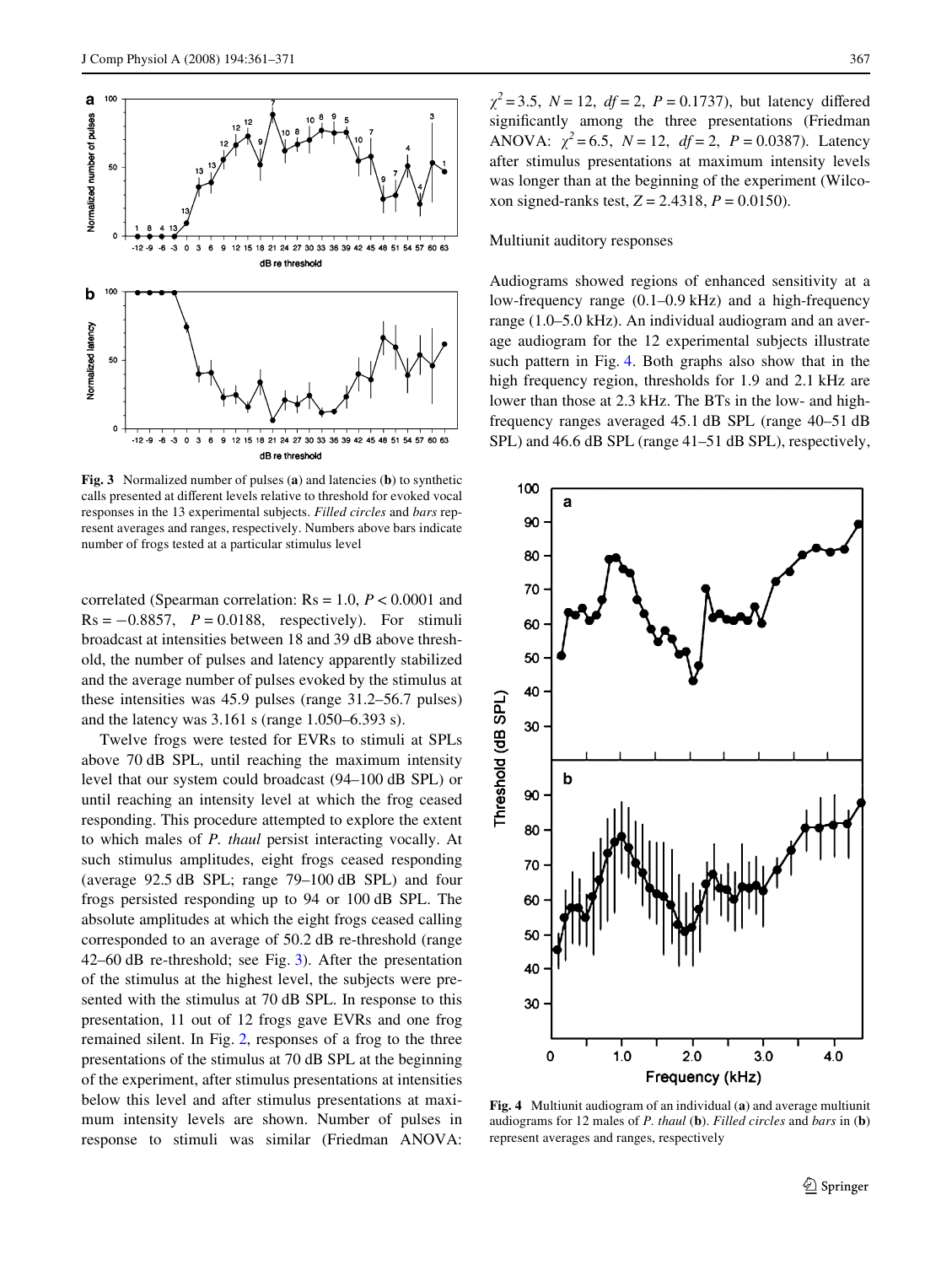and the CF calculated for the high frequency range averaged 1.9 kHz (range 1.7–2.6 kHz). The CF was not dependent on subjects' body size or weight (Spearman correlation: Rs = 0.4335, *P* = 0.1591; Rs = 0.5008, *P* = 0.0971, respectively).

Thresholds of multiunit auditory responses to the synthetic calls differed significantly among the three stimuli (Friedman ANOVA:  $\gamma^2 = 16.54$ ,  $N = 11$ ,  $df = 2$ ,  $P = 0.0002$ ). The response thresholds to the 1.9, 2.1 and 2.3 kHz stimuli averaged 42.0 dB SPL (range 34–46 dB SPL), 44.1 dB RMS SPL (range 39–47 dB SPL) and 53.0 dB SPL (range 45–58 dB SPL), respectively. Thresholds for the 1.9 kHz stimulus were significantly lower than thresholds for the 2.1 and 2.3 kHz stimuli (Wilcoxon signed-ranks test, *Z* = 2.4895, *P* = 0.0127 and *Z* = 2.9340,  $P = 0.0033$ , respectively) and thresholds for the 2.1 kHz stimulus were significantly lower than thresholds for the 2.3 kHz stimulus (Wilcoxon signed-ranks test, *Z* = 2.8451, *P* = 0.0044; Fig. [5\)](#page-7-0). Thresholds for the 1.9, 2.1 and 2.3 kHz stimuli were significantly lower than thresholds for tones of the corresponding frequencies (Wilcoxon signed-ranks test,  $Z = 2.9340$ ,  $P = 0.0033$  for the three comparisons).

Comparisons between the electrophysiological and behavioral experiments showed that auditory thresholds for the 1.9 and 2.1 kHz synthetic calls did not differ signifi-



<span id="page-7-0"></span>**Fig. 5** Thresholds of multiunit auditory responses of 12 males of *P. thaul* for synthetic calls of three carrier frequencies. *Filled circles* and *bars* represent averages and ranges, respectively. Thresholds for pure tones of the same frequencies as the synthetic calls are also represented by *open circles* and the *corresponding bars*. *Filled square* and the corresponding *bar* represent average and range of thresholds of evoked vocal responses to a 2.1-kHz synthetic call measured for 13 males of *P. thaul* in the field experiments. Abbreviations: *C* synthetic call; *T* pure tone; *E* evoked vocal response

cantly from thresholds for EVRs measured in the field experiments (Mann–Whitney *U* test,  $U = 69$ ;  $P = 0.8848$ and  $U = 51$ ;  $P = 0.2349$ , respectively). However, thresholds for the 2.3 kHz synthetic call were significantly higher than thresholds for EVRs (Mann–Whitney  $U$  test,  $U = 7$ ;  $P = 0.0001$ .

# **Discussion**

# EVR thresholds

Thresholds for evoked advertisement calling in *P. thaul*, averaging 43 dB SPL and ranging from 31 to 52 dB SPL are low relative to those reported for other frogs. In field studies, EVR thresholds of 55–75 dB SPL have been measured for the Caribbean treefrog *E. coqui* (Narins and Capranica [1978](#page-9-2); Narins [1982](#page-9-3)) and an average of 63 dB SPL for *P. crucifer* (Gerhardt et al. [1989](#page-9-4)). In a laboratory study with the North American bullfrog, *R. catesbeiana*, Megela-Simmons [\(1984](#page-9-5)) obtained thresholds of 60 dB SPL for this behavioral response. In the frog from the temperate austral forest, *E. emiliopugini*, thresholds for EVR are about 60 dB peak SPL (Penna et al. [2005\)](#page-10-1), corresponding to about 50 dB RMS SPL (M. Penna, unpublished data). The values obtained for *E. emiliopugini* are significantly higher than those obtained in the present study (Mann– Whitney *U* test, *U* = 2.514; *P* = 0.0108)

The relatively high EVR thresholds measured in former studies for other anurans could be related to different factors, among which the noise levels of natural chorusing aggregations is likely to play a main role. *E. coqui* calls in a noisy environment in the forests of Puerto Rico, which could impair the detection of the conspecific signals (Narins and Zelick [1988](#page-9-10)). Also the relatively high density of aggregations of *P. crucifer* where behavioral measurements were conducted could have determined the high thresholds reported by Gerhardt et al. ([1989\)](#page-9-4). The thresholds for EVR for *R. catesbeiana* were measured in the laboratory (Megela-Simmons [1984\)](#page-9-5), but responsiveness in controlled settings may differ from behavior in natural conditions. Males of this species have been shown to engage in vocal interactions with neighbors spaced up to 60 m in the field, thus responding to low intensity signals (Boatright-Horowitz et al. [2000;](#page-9-11) see below). The higher thresholds of *E. emiliopugini* for EVR relative to *P. thaul* are likely related to the low temperatures at which this frog calls in the temperate forests of southern Chile (6.5–10.9°C; Penna et al. [2005](#page-10-1)); auditory thresholds are inversely related to this environmental variable (e.g. Narins [2001\)](#page-9-12).

Thresholds for advertisement calling could be subject to changes, depending on the social circumstances to which an individual is exposed, as has been shown to occur for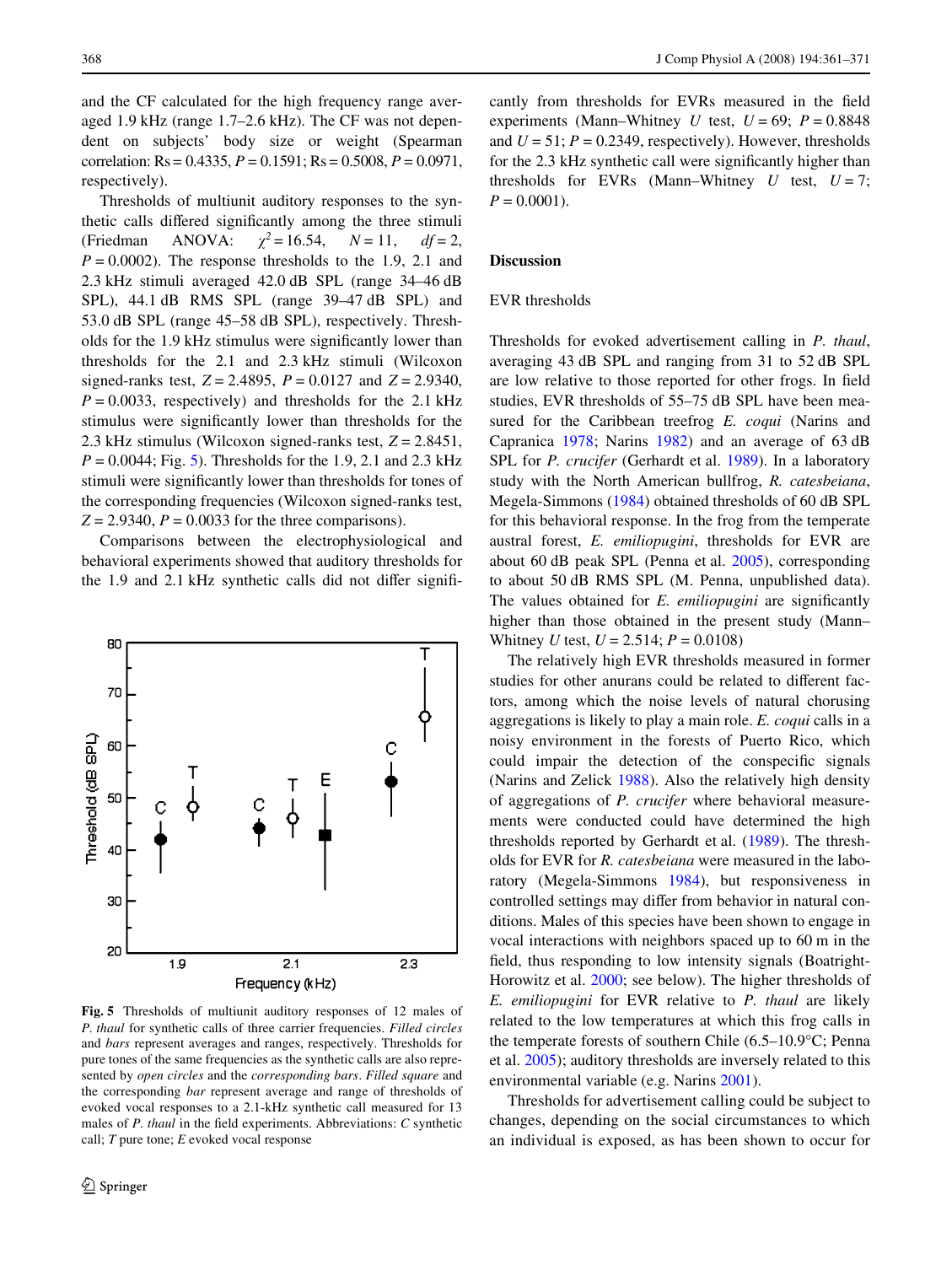thresholds for aggressive calling, which increase after exposure to stimuli of high intensity (Rose and Brenowitz [1997](#page-10-11); Marshall et al. [2003](#page-9-13)). In chorusing aggregations, males of *P. thaul* are typically spaced at distances above 2 m, however vocal interactions at distances shorter than 0.5 m also occur, during which males modify their vocal patterns, alternating pulses of irregular duration and occasionally engaging in physical struggles (Solís [1994](#page-10-6)). Conditions of very low density also occur throughout the extended breeding period of this frog, lasting from July to December in the region where the behavioral study was conducted. Isolated males, having no neighbors within a radius of 20 m, called along the stream shores at nights when this study was conducted. Frogs active in such quiet sound environment are likely to respond to low-level signals more readily than subjects calling in dense aggregations, where sensory adaptation, accommodation (sensu Rose and Brenowitz [1997](#page-10-11)) or habituation (sensu Owen and Perril [1998](#page-10-12); Bee [2003](#page-9-14)) processes may operate. However, in our study, thresholds for EVR, spanning from 31 to 52 dB SPL were not related to nearest neighbors' distance. This lack of relationship does not support an effect of previous levels of exposure to conspecific signals on EVR thresholds.

# Auditory correlates

Auditory thresholds measured with multi-unit electrophysiological recordings are likely to give a reliable account of hearing thresholds of this species. A study with single-unit recordings in the torus semicircularis of *P. thaul* reported thresholds spanning from 34–52 dB SPL for high frequency neurons (Penna et al. [1997](#page-10-8)), which encompass closely the 39–47 dB SPL range of responses measured in the current study to the 2.1 kHz stimulus.

It is unlikely that differences among the experimental subjects in thresholds for EVRs in the field, spanning from 31 to 52 dB SPL result from elevated auditory thresholds caused by previous exposure to different neighbor call levels. Electrophysiological recordings of auditory nerve fibers in the Puerto Rican treefrog *E. coqui* have shown that prolonged exposure to high intensity tones produce temporary elevations of thresholds which recover rapidly, in about 5 min following the cessation of overstimulation (Zelick and Narins [1985](#page-10-3); Penna and Narins [1989\)](#page-10-13). This interval is well below a minimum time of half an hour elapsed between targeting an experimental subject in the field and setting up the conditions for stimulation in absence of interference from any neighbors.

The different sensitivity of frogs for EVR could be related to hormonal factors. Testosterone plasma levels are higher in males of *P. thaul* calling spaced at distances below 7 m from their neighbors, as compared to males

spaced at distances beyond 20 m (Solís [1994\)](#page-10-6). Furthermore, vocal responsiveness is directly related to plasma testosterone levels in a natural population of the Chilean leptodactylid *Batrachyla taeniata* (Solís and Penna [1997\)](#page-10-14). A causal relationship between both variables has been indicated by the study of Brzoska and Obert ([1980](#page-9-15)) showing that exposure to advertisement calls promotes gonadal activation in male grassfrogs. Another possible endocrine influence is the peptide arginine-vasotocin, which has been shown to activate vocal responsiveness of cricket frogs to sound stimuli in natural settings (Chu et al. [1998\)](#page-9-16). The action of androgens and arginine-vasotocin in green treefrogs is apparently exerted on vocal motor pathways, without affecting auditory sensitivity (Penna et al. [1992\)](#page-10-10).

The auditory thresholds of our experimental subjects, maintained in captivity for 6–12 months before recording, would not be expected to differ from those of freshly captured individuals. Auditory thresholds in anurans have shown stability across seasons and over months of captivity in controlled conditions (Brzoska et al. [1977](#page-9-17); Penna et al. [1992](#page-10-10); Goense and Feng [2005](#page-9-18)).

The responsiveness of males of *P. thaul* to conspecific signals at threshold levels reveal that these behavioral responses are potentially as sensitive as female phonotactical responses (Gerhardt and Klump [1988](#page-9-6); Beckers and Schul [2004](#page-9-7)), implying that patterns of auditory sensitivity are particularly relevant for selectivity to spectral components of sounds. This is a functional alternative to nonlinearities of the auditory system affecting female phonotactic responses at higher sound levels (Schwartz and Gerhardt [1998](#page-10-4); Gerhardt and Schwartz [2001](#page-9-19)).

The prompt and sensitive male EVRs reported in the current study could be supported by anatomical studies on anuran audio–motor interfacing showing various connections between auditory and vocal motor centers, including projections from the laminar nucleus of the torus semicircularis to the dorsal tegmental area (reviewed in Walkowiak [2007](#page-10-15)).

# Environmental correlates

In stable chorusing aggregations of *P. thaul*, the distance between nearest neighbors is on average about 3.3 m and the intensity of the calls of the nearest neighbors at the position of a focal male is on average 81 dB peak SPL (Penna and Solís [1998](#page-10-7)), which corresponds to about 70 dB RMS SPL (see "[Material and methods](#page-1-0)"). The environments where *P. thaul* communicate are shallow streams or pools across which advertisement calls propagate effectively, approximating the inverse square law (i.e. a 6-dB decrease in call SPL per doubling the distance from the sound source; Penna and Solís [1998\)](#page-10-7). Assuming a 70 dB SPL at 3.3 m, the average threshold for EVR of 43 dB SPL would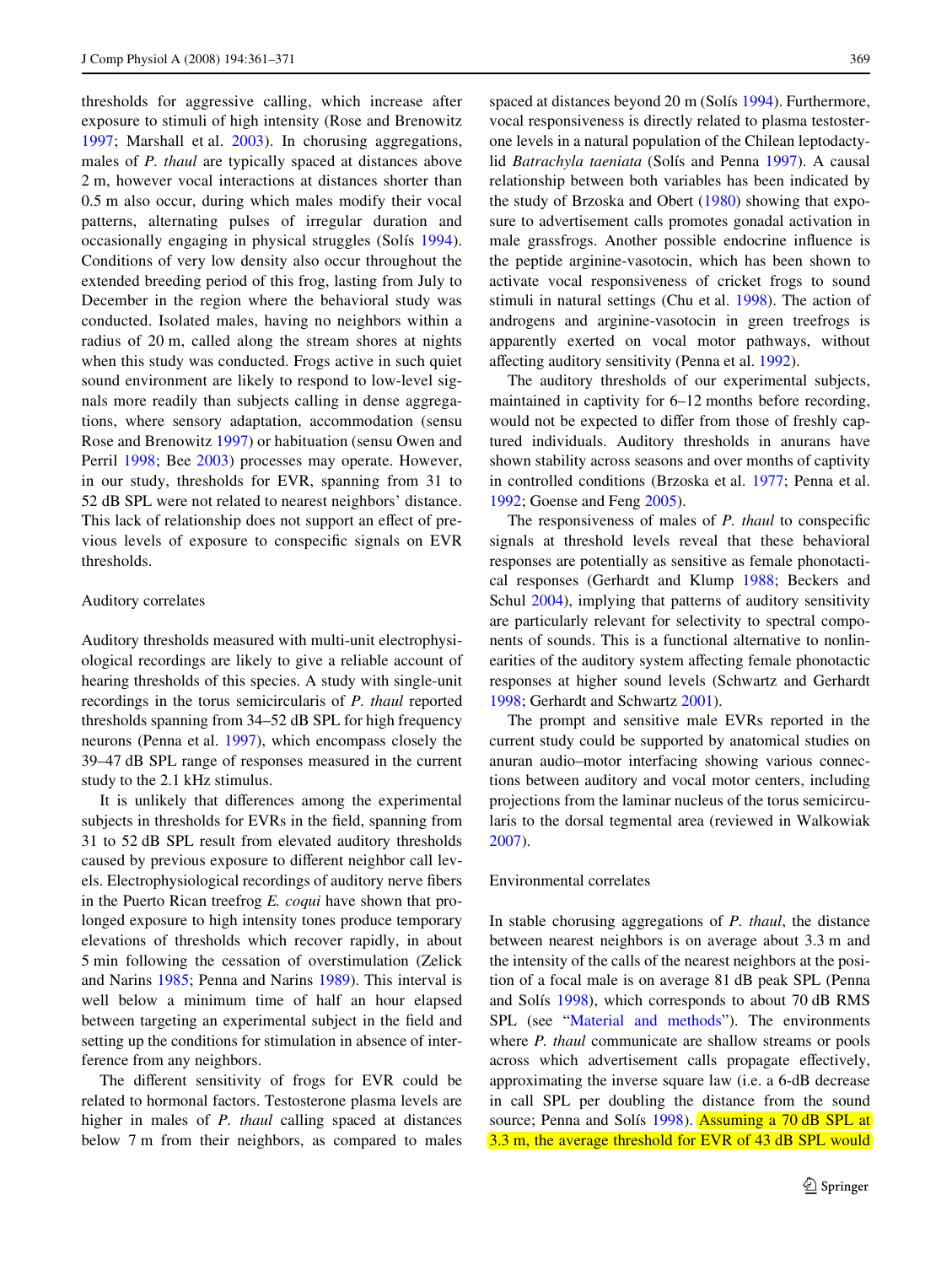# be reached at 74 m, allowing long-range communication in this species.

The relatively low thresholds measured for the EVRs of *P. thaul* could also be related to the temporal characteristics of the advertisement call of this species, its long duration rendering the signal more detectable at low levels. The persistence of the signal, the favorable characteristics of the environment for signal propagation and the ability to respond to calls perceived at auditory threshold levels suggest that maximization of the communication range has been a leading selective pressure in the evolution of sound communication in *P. thaul*. The North American bullfrog, *R. catesbeiana* could also be assimilated to this condition, since diadic interactions between males spaced up to 60 m apart occur in pools where this species breeds (Boatright-Horowitz et al. [2000\)](#page-9-11). The intensity of the call at this distance, calculated from the value of 80 dB SPL measured at 1 m of calling individuals by Megela-Simmons [\(1984](#page-9-5)) and following the inverse square law, is 44 dB SPL. Measurements of thresholds for EVRs in natural conditions are likely to yield lower values relative to the 60-dB SPL thresholds measured for this frog by Megela-Simmons [\(1984](#page-9-5)) in laboratory settings.

Males of *P. thaul* decreased their EVRs when presented with stimuli at high levels. Similar decrements in vocal activity have been reported for other anuran species (e.g. Harrison and Littlejohn [1985\)](#page-9-20) and could represent an adaptation to avoid extremely demanding acoustic competition. Eight of the experimental subjects ceased giving EVRs at an average stimulus amplitude of 92.5 dB SPL. Following the inverse square law and considering an amplitude of 70 dB SPL at 3.3 m, such amplitude would be reached at 0.25 m from the sound source, indicating that males are able to persist interacting with nearest neighbors spaced at such short distance.

Interesting contrasts with frogs communicating over water surface are provided by anurans that breed in biotopes much less favorable for sound propagation, such as bogs and ground, where calls suffer considerable excess attenuation (Penna and Solís [1998;](#page-10-7) Penna et al. [2006](#page-10-16)). Combined measurements of thresholds for EVRs and auditory thresholds would contribute to determine the extent to which auditory sensitivity fosters the persistence of chorusing activity under such environmental constraints.

**Acknowledgments** Aníbal Martínez assisted with the data analysis of the behavioral experiments. This study was supported by FONDE-CYT grant 1040830 to Mario Penna. Nelson Velásquez conducted the electrophysiological recordings under the award of CONICYT fellowship D-21060849. The Servicio Agrícola y Ganadero (SAG) authorized capture of specimens of *Pleurodema thaul* for the electrophysiological recordings. The neurophysiological experiments comply with the "Principles of animal care" publication No. 86-23, revised 1985 of the National Institute of Health, and with the laws of animal welfare in Chile (Protocol CBA# 061 FMUCH)

# **References**

- <span id="page-9-7"></span>Beckers OM, Schul J (2004) Phonotaxis in *Hyla versicolor* (Anura, Hylidae): the effect of absolute call amplitude. J Comp Physiol A 140:869–876
- <span id="page-9-14"></span>Bee MA (2003) Experience-based plasticity of acoustically evoked aggression in a territorial frog. J Comp Physiol A 189:485–496
- <span id="page-9-11"></span>Boatright-Horowitz SI, Horowitz SS, Simmons AM (2000) Patterns of vocal interactions in a bullfrog (*Rana catesbeiana*) chorus: shared preferential responding to far neighbors. Ethology 106:701–712
- <span id="page-9-15"></span>Brzoska J, Obert H-J (1980) Acoustic signals influencing the hormone production of the testes in the grass frog. J Comp Physiol A 140:25–29
- <span id="page-9-17"></span>Brzoska J, Walkowiak W, Schneider H (1977) Acoustic communication in the grass frog (*Rana t. temporaria* L): calls, auditory thresholds and behavioral responses. J Comp Physiol A 118:173– 186
- <span id="page-9-16"></span>Chu J, Marler CA, Wilczynski W (1998) The effects of arginine vasotocin on the calling behavior of male cricket frogs in changing social contexts. Horm Behav 34:248–261
- <span id="page-9-1"></span>García-Rutledge EJ, Narins PM (2001) Shared acoustic resources in an old world frog community. Herpetologica 57:104–116
- <span id="page-9-6"></span>Gerhardt HC, Klump G (1988) Phonotactic responses and selectivity of barking treefrogs (*Hyla gratiosa*) to chorus sounds. J Comp Physiol A 163:795–802
- <span id="page-9-19"></span>Gerhardt HC, Schwartz JJ (2001) Auditory tuning and frequency preferences in anurans. In: Ryan MJ (ed) Anuran communication. Smithsonian Inst Press, Washington, pp 73–85
- <span id="page-9-0"></span>Gerhardt HC, Bee MA (2007) Recognition and localization of acoustic signals. In: Narins PM, Feng AS, Fay RR, Popper AN (eds) Hearing and sound communication in amphibians. Springer, New York, pp 113–146
- <span id="page-9-4"></span>Gerhardt HC, Diekamp B, Ptacek M (1989) Inter-male spacing in choruses of the spring peeper, *Pseudacris* (*Hyla*) *crucifer*. Anim Behav 38:1012–1024
- <span id="page-9-18"></span>Goense JBM, Feng AS (2005) Seasonal changes in frequency tuning and temporal processing in single neurons in the frog auditory midbrain. J Neurobiol 65:22–36
- <span id="page-9-20"></span>Harrison P, Littlejohn MJ (1985) Diphasy in advertisement calls of *Geocrinia laevis* (Anura: Lepdactyllidae): vocal responses of males during playback. Behav Ecol Sociobiol 19:67–73
- <span id="page-9-9"></span>Labra A, Vidal MA, Solís R, Penna M (2008) Ecofosiología de Herpetozoos. In: Vidal MA, Labra A, Lamborot M, Ortiz JC (eds) Herpetología de Chile. Springer Science, Heidelberg (in press)
- <span id="page-9-8"></span>Lombard ER, Straughan IR (1974) Functional aspects of anuran middle ear structures. J Exp Biol 61:71–93
- <span id="page-9-13"></span>Marshall VT, Humfeld SC, Bee MA (2003) Plasticity of aggressive signaling and its evolution in male spring peepers, *Pseudacris crucifer*. Anim Behav 65:1223–1234
- <span id="page-9-5"></span>Megela-Simmons A (1984) Behavioral vocal response thresholds to mating calls in the bullfrog, *Rana catesbeiana*. J Acoust Soc America 76:676–681
- <span id="page-9-3"></span>Narins PM (1982) Effects of masking noise on evoked calling in the Puerto Rican Coqui (Anura: Leptodactylidae). J Comp Physiol A 147:439–446
- <span id="page-9-12"></span>Narins PM (2001) Ectothermy's last stand: hearing in the heat and cold. In: Ryan MJ (ed) Anuran communication. Smithsonian Inst Press, Washington, pp 61–70
- <span id="page-9-2"></span>Narins PM, Capranica RR (1978) Communicative significance of the two-note call of the treefrog *Eleutherodactylus coqui*. J Comp Physiol A 127:1–9
- <span id="page-9-10"></span>Narins PM, Zelick RD (1988) The effects of noise on auditory processing and behavior in amphibians. In: Fritzsch B, Ryan MJ, WIlczynski W, Hetherington TE, Walkowiak W (eds) The evolution of the amphibian auditory system. Wiley, New York, pp 511–536